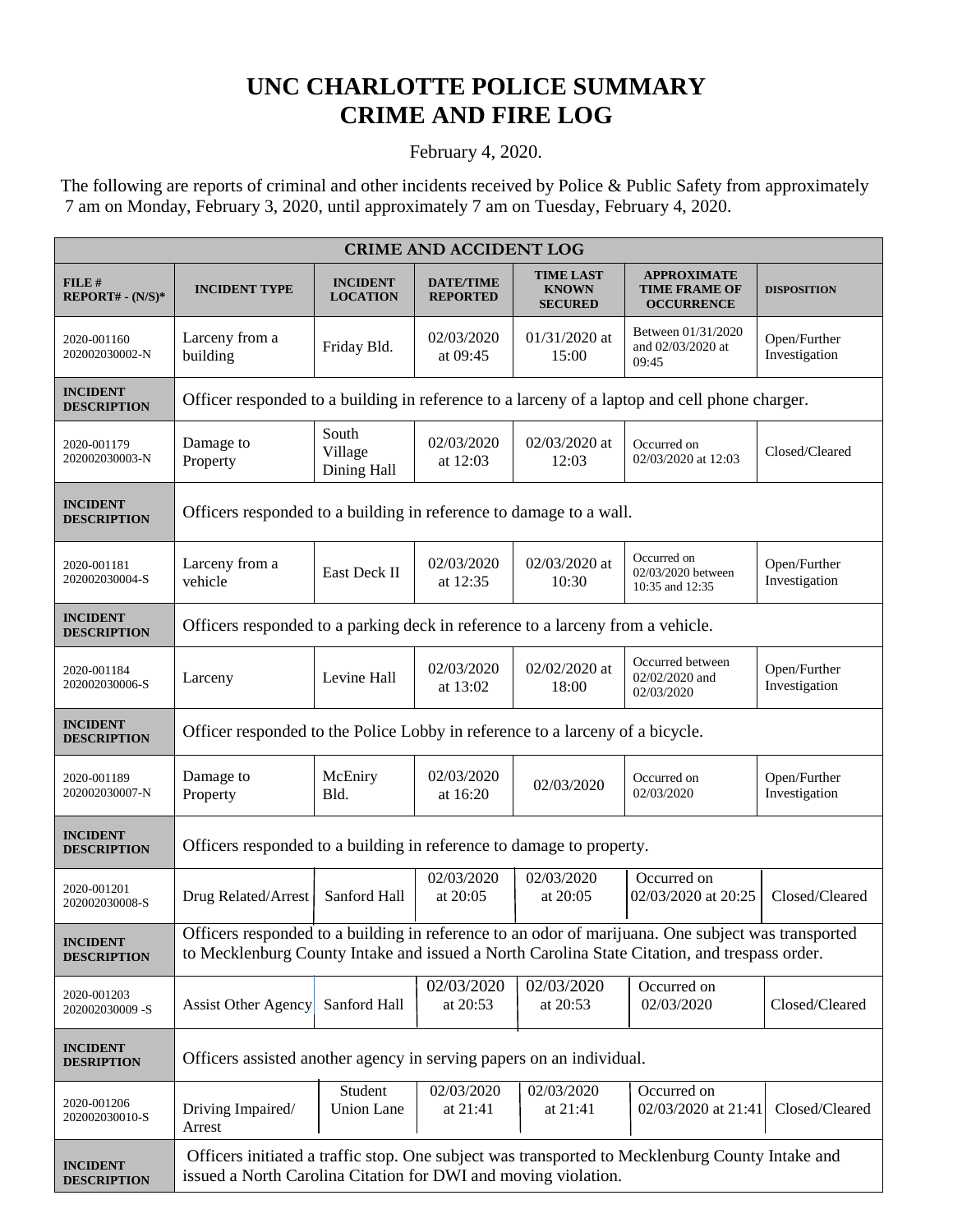| <b>RESIDENT HALL FIRE LOG</b>         |                                                                                         |                                     |                                     |              |                 |                                  |                                  |                       |
|---------------------------------------|-----------------------------------------------------------------------------------------|-------------------------------------|-------------------------------------|--------------|-----------------|----------------------------------|----------------------------------|-----------------------|
| <b>REPORT#</b>                        | <b>RESIDENT</b><br><b>HALL</b>                                                          | <b>DATE/TIME</b><br><b>OCCURRED</b> | <b>DATE/TIME</b><br><b>REPORTED</b> | <b>CAUSE</b> | <b>INJURIES</b> | <b>PROPERTY</b><br><b>DAMAGE</b> | <b>FULLY</b><br><b>SPRINKLED</b> | <b>FIRE DETECTION</b> |
| 2020-000000<br>202002030000-S/N       |                                                                                         |                                     |                                     |              |                 |                                  |                                  |                       |
| <b>NOTES (HOW</b><br><b>RESOLVED?</b> | There were no reports of fires occurring on campus for the time period indicated above. |                                     |                                     |              |                 |                                  |                                  |                       |

| <b>CRIME AND ACCIDENT LOG-CENTER CITY</b> |                                                                                                                  |                                    |                                     |                                                    |                                                                 |                    |  |
|-------------------------------------------|------------------------------------------------------------------------------------------------------------------|------------------------------------|-------------------------------------|----------------------------------------------------|-----------------------------------------------------------------|--------------------|--|
| FILE H<br>$REPORT# - (N/S)*$              | <b>INCIDENT TYPE</b>                                                                                             | <b>INCIDENT</b><br><b>LOCATION</b> | <b>DATE/TIME</b><br><b>REPORTED</b> | <b>TIME LAST</b><br><b>KNOWN</b><br><b>SECURED</b> | <b>APPROXIMATE</b><br><b>TIME FRAME OF</b><br><b>OCCURRENCE</b> | <b>DISPOSITION</b> |  |
| 2020-000000<br>202002030000-S/N           |                                                                                                                  |                                    |                                     |                                                    |                                                                 |                    |  |
| <b>INCIDENT</b><br><b>DESCRIPTION</b>     | There were no criminal incidents, or vehicular accidents, at Center City for the time period indicated<br>above. |                                    |                                     |                                                    |                                                                 |                    |  |